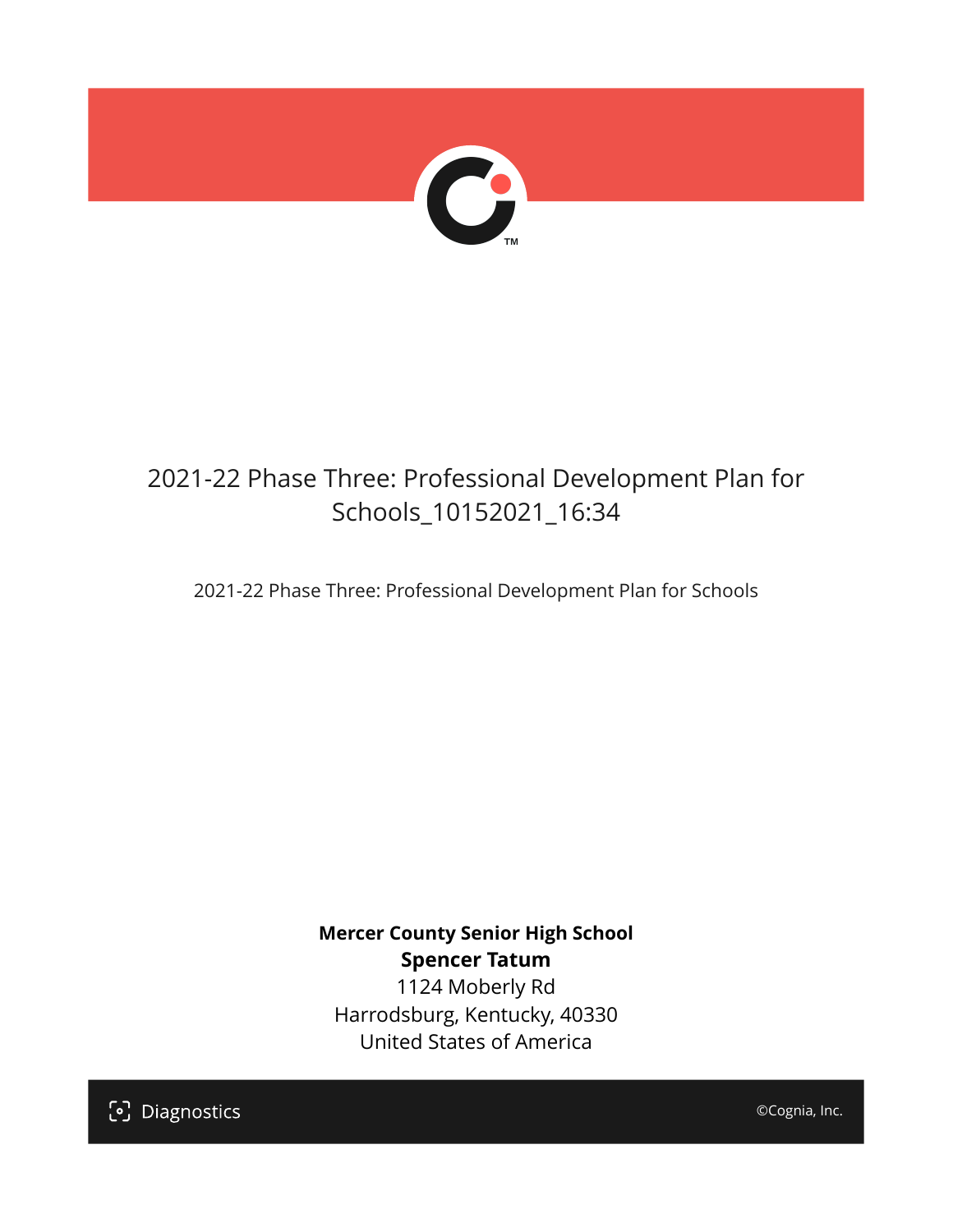2021-22 Phase Three: Professional Development Plan for Schools - 2021-22 Phase Three: Professional Development Plan for

Schools\_10152021\_16:34 - Generated on 12/27/2021

Mercer County Senior High School

## **Table of Contents**

[2021-22 Phase Three: Professional Development Plan for Schools](#page-2-0)[3](#page-2-0)<br>...........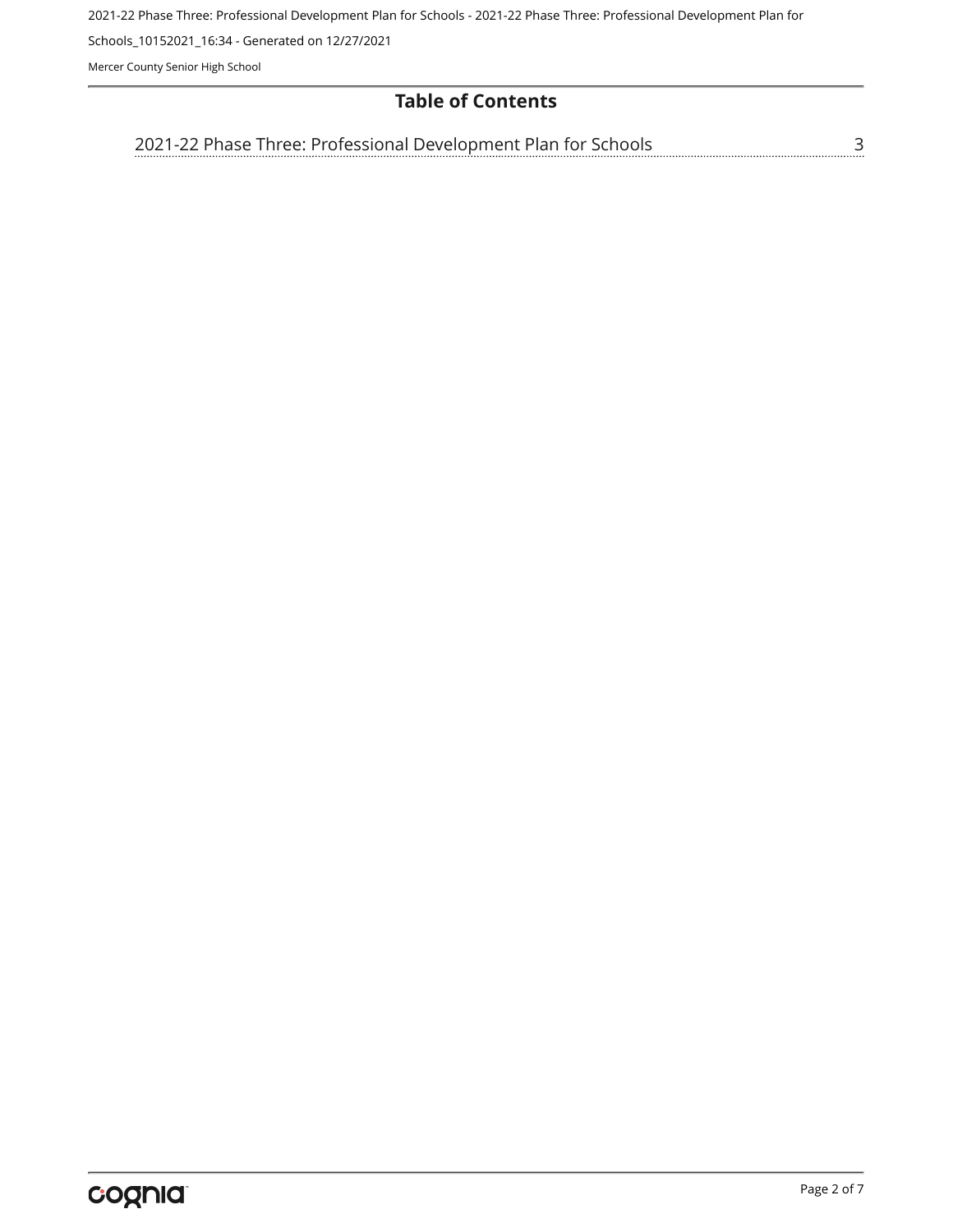2021-22 Phase Three: Professional Development Plan for Schools - 2021-22 Phase Three: Professional Development Plan for Schools\_10152021\_16:34 - Generated on 12/27/2021 Mercer County Senior High School

## <span id="page-2-0"></span>**2021-22 Phase Three: Professional Development Plan for Schools**

The purpose of this diagnostic is to support the school in designing and implementing a professional development plan that aligns to the goals established in KRS 158.6451 and the local needs assessment. The basis of the professional development plan aligns to [704 KAR 3:035,](https://apps.legislature.ky.gov/Law/kar/704/003/035.pdf) which states the following:

Annual Professional Development Plan:

Section 2. Each local school and district shall develop a process to design a professional development plan that meets the goals established in KRS 158.6451 and in the local needs assessment. A school professional development plan shall be incorporated into the school improvement plan and shall be made public prior to the implementation of the plan. The local district professional development plan shall be incorporated into the district improvement plan and posted to the local district Web site prior to the implementation of the plan.

Section 3. Each school and local district professional development plan shall contain the following elements:

1. A clear statement of the school or district mission

2. Evidence of representation of all persons affected by the professional development plan

3. A needs assessment analysis

4. Professional development objectives that are focused on the school or district mission, derived from the needs assessment, and specify changes in educator practice needed to improve student achievement; and

5. A process for evaluating impact on student learning and improving professional learning, using evaluation results

Research demonstrates a positive link between high-quality professional learning (HQPL), teaching practices and student outcomes. Effective professional learning not only has the potential to improve both classroom instruction and student outcomes, but also it can be effective in recruiting and retaining teachers. When designing and/or selecting HQPL at the local level, it is important to ensure alignment to the characteristics of [High-Quality Professional](https://protect-us.mimecast.com/s/t_VKCmZ28lUj9ElyiG-gxw?domain=education.ky.gov)  [Learning](https://protect-us.mimecast.com/s/t_VKCmZ28lUj9ElyiG-gxw?domain=education.ky.gov).

1. What is the school's mission?

The Mercer County Senior High School mission statement is "Preparing every student to successfully compete in every endeavor, at every level, and in every stage of life".

2. The needs assessment provides the framework for **all** schools to clearly identify their most critical areas for improvement that will be addressed in the planning process through the development of goals, objectives, strategies and activities.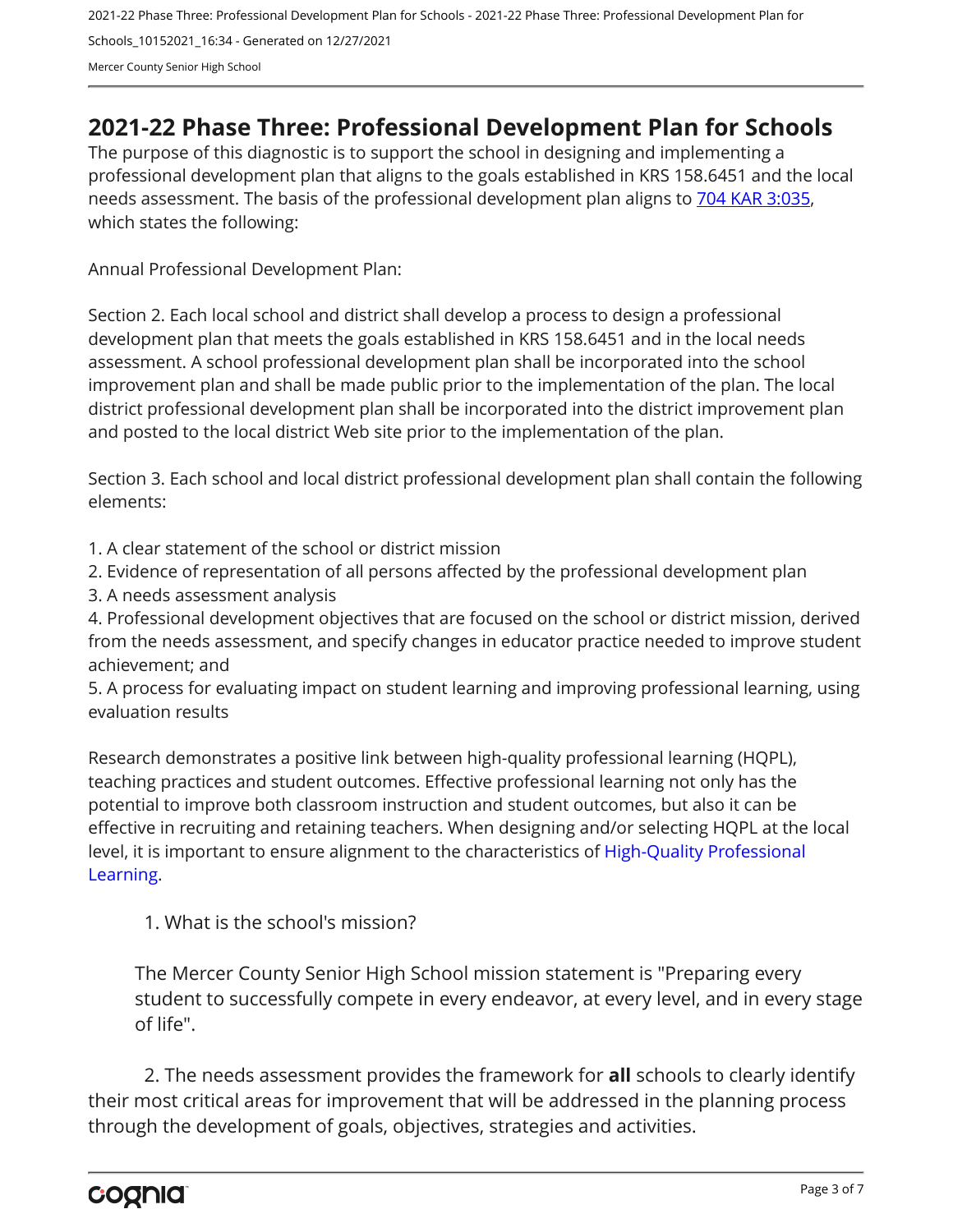Based on the most critical areas for improvement identified in the completed needs assessment per [703 KAR 5:225](https://apps.legislature.ky.gov/law/kar/703/005/225.pdf) (3), what are the school's **top two priorities** for professional development that support continuous improvement?

1) Improving rigor in the classroom across all content areas 2) Improving student engagement in the classroom across all content areas

3. How do the identified **top two priorities** of professional development relate to school goals?

Improving rigor and engagement in the classroom relate directly to the school goals of improving proficiency on the ACT, On-Demand writing, and the gap population at MCSHS.

4a. For the first priority need, what are the specific objectives for the professional development aligned to the school goal(s)? Consider the long and short term changes that need to occur in order to meet the goal.

The first goal of improving rigor in the classroom has specific objectives of learning about different techniques and strategies to fully engage the students in a rigorous environment with critical thinking skills to promote student achievement.

4b. What are the intended results? (student outcomes; educator beliefs, practices, etc.)

Teachers/staff to be more proficient in developing lessons that promote rigor and critical thinking skills in the classroom.

4c. What will be the indicators of success? Consider the completed actions or markers that need to occur that would indicate the goals and objectives have been achieved.

Intended outcomes will include more efficiency from teachers/staff in developing lessons that promote rigor and critical thinking skills in the classroom.

4d. Who is the targeted audience for the professional development?

All teachers and staff at MCSHS.

4e. Who is impacted by this component of professional development? (students, teachers, principals, district leaders, etc.)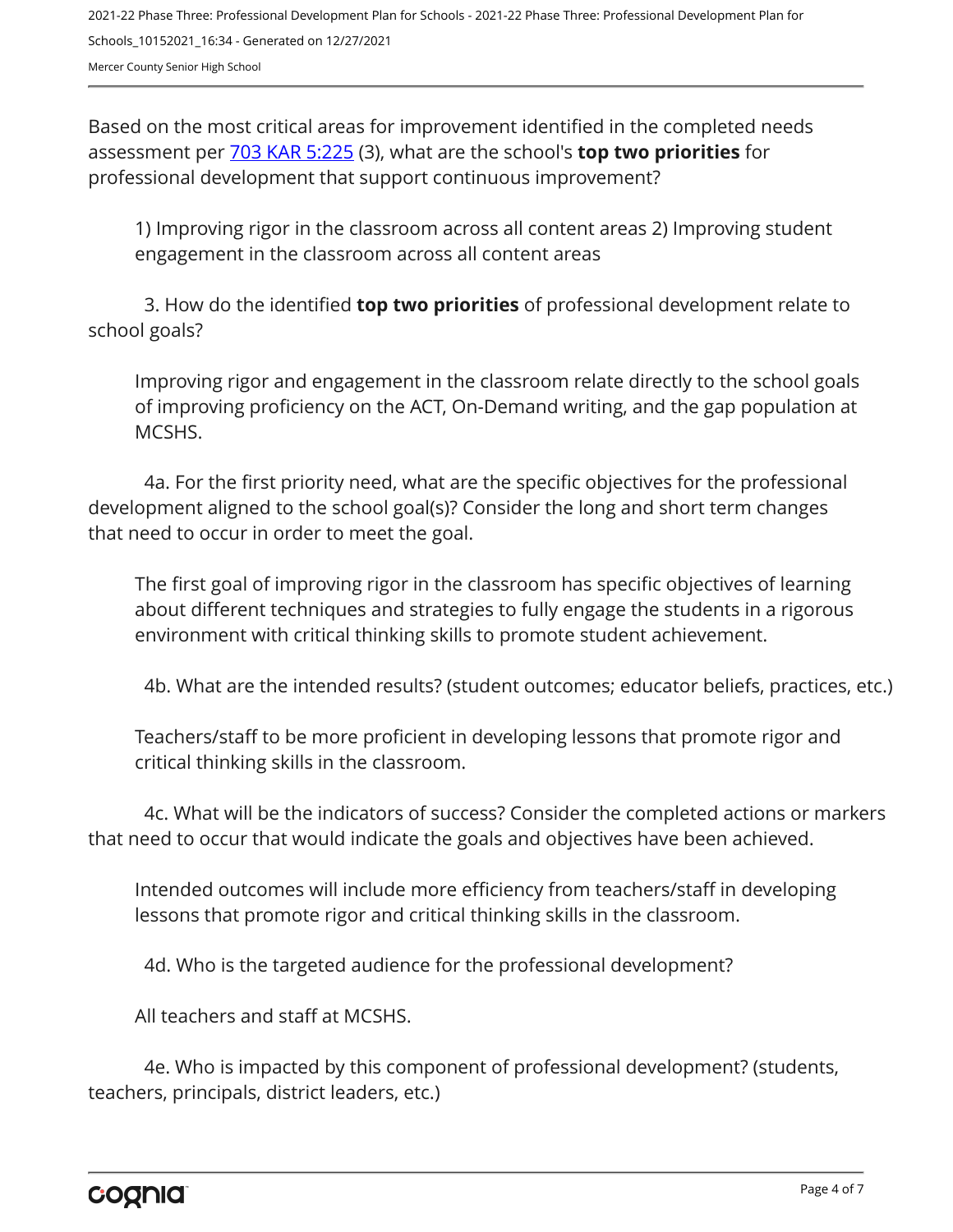2021-22 Phase Three: Professional Development Plan for Schools - 2021-22 Phase Three: Professional Development Plan for Schools\_10152021\_16:34 - Generated on 12/27/2021

Mercer County Senior High School

Students, teachers, administration

4f. What resources are needed to support the professional development? (staff, funding, technology, materials, time, etc.)

Funding to provide trainings and time to learn how the new strategies/techniques can impact student learning.

4g. What ongoing supports will be provided for professional development implementation? (coaching, professional learning communities, follow up, etc.)

District instructional coaches along with school administrators will provide resources and coaching to teachers/staff.

4h. How will the professional development be monitored for evidence of implementation? Consider data (student work samples, grade-level assessments, classroom observations, etc.) that will be gathered, persons responsible and frequency of data analysis.

Walkthroughs, observations, PLC's, and department meetings will be used to monitor for evidence of implementation.

5a. For the second priority need, what are the specific objectives for the professional development aligned to the school goal(s)? Consider the long and short term changes that need to occur in order to meet the goal.

The second goal of improving student engagement in the classroom has specific objectives of learning about different techniques and strategies to fully engage the students in a rigorous environment that promotes student achievement.

5b. What are the intended results? (student outcomes; educator beliefs, practices, etc.)

Teachers/staff to be more proficient in developing lessons and strategies that promote high levels of student engagement in the classroom.

5c. What will be the indicators of success? Consider the completed actions or markers that need to occur that would indicate the goals and objectives have been achieved.

Intended outcomes will include more efficiency from teachers/staff in developing lessons and strategies that promote high levels of student engagement in the classroom.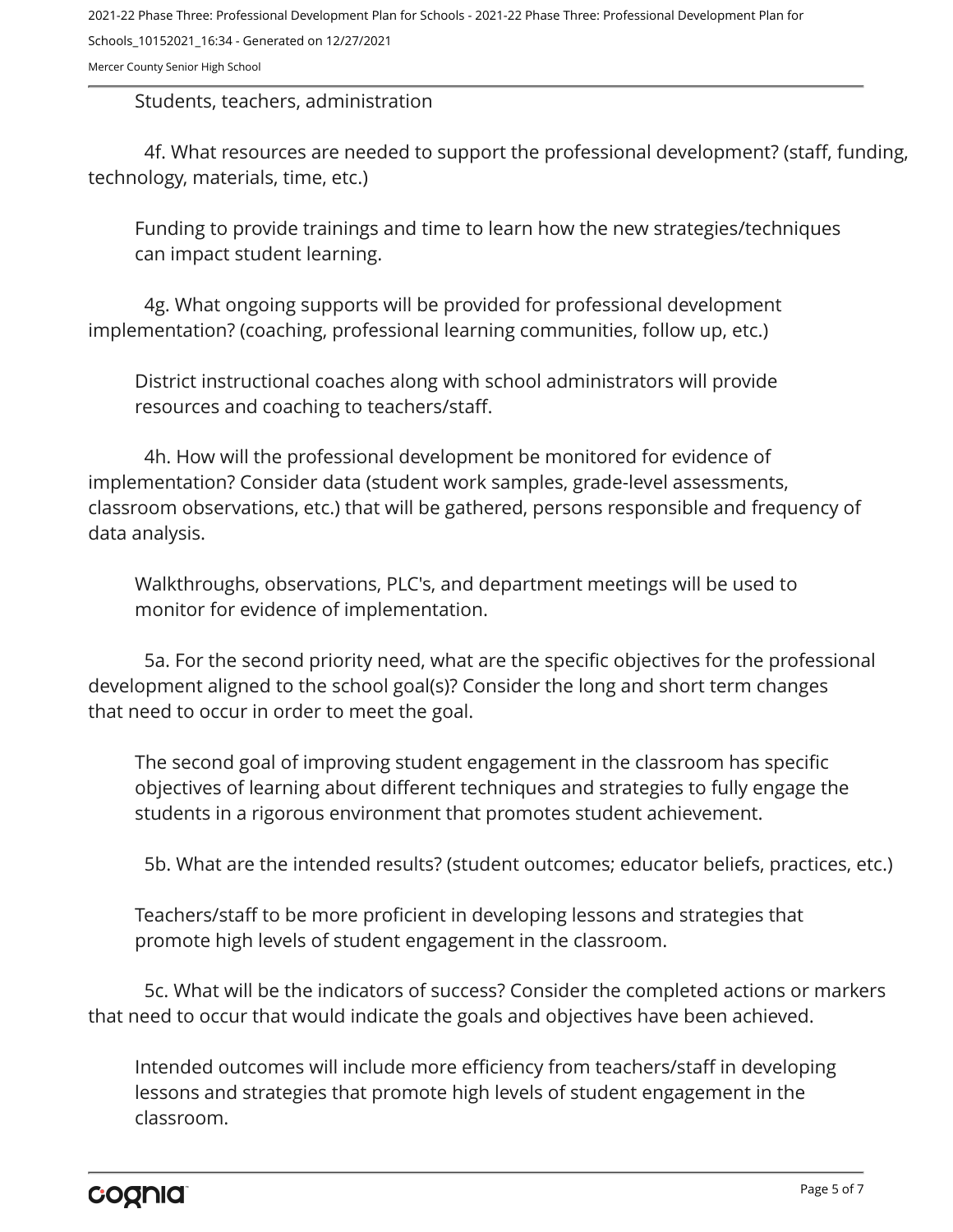5d. Who is the targeted audience for the professional development?

All teachers and staff at MCSHS.

5e. Who is impacted by this component of professional development? (students, teachers, principals, district leaders, etc.)

Students, teachers, instructional coaches, and administration

5f. What resources are needed to support the professional development? (staff, funding, technology, materials, time, etc.)

Funding to provide trainings and time to learn how the new strategies/techniques can impact student learning.

5g. What ongoing supports will be provided for professional development implementation? (coaching, professional learning communities, follow up, etc.)

District instructional coaches along with school administrators will provide resources and coaching to teachers/staff.

5h. How will the professional development be monitored for evidence of implementation? Consider data (student work samples, grade-level assessments, classroom observations, etc.) that will be gathered, persons responsible and frequency of data analysis.

Walkthroughs, observations, PLC's, and department meetings will be used to monitor for evidence of implementation.

6. Optional Extension: If your school has identified additional professional development priorities that you would like to include, you may upload an attachment with the answers to question 3 and a-h as seen in questions 4 and 5. If you do not wish to include an optional extension, please list N/A in the space provided below.

N/A